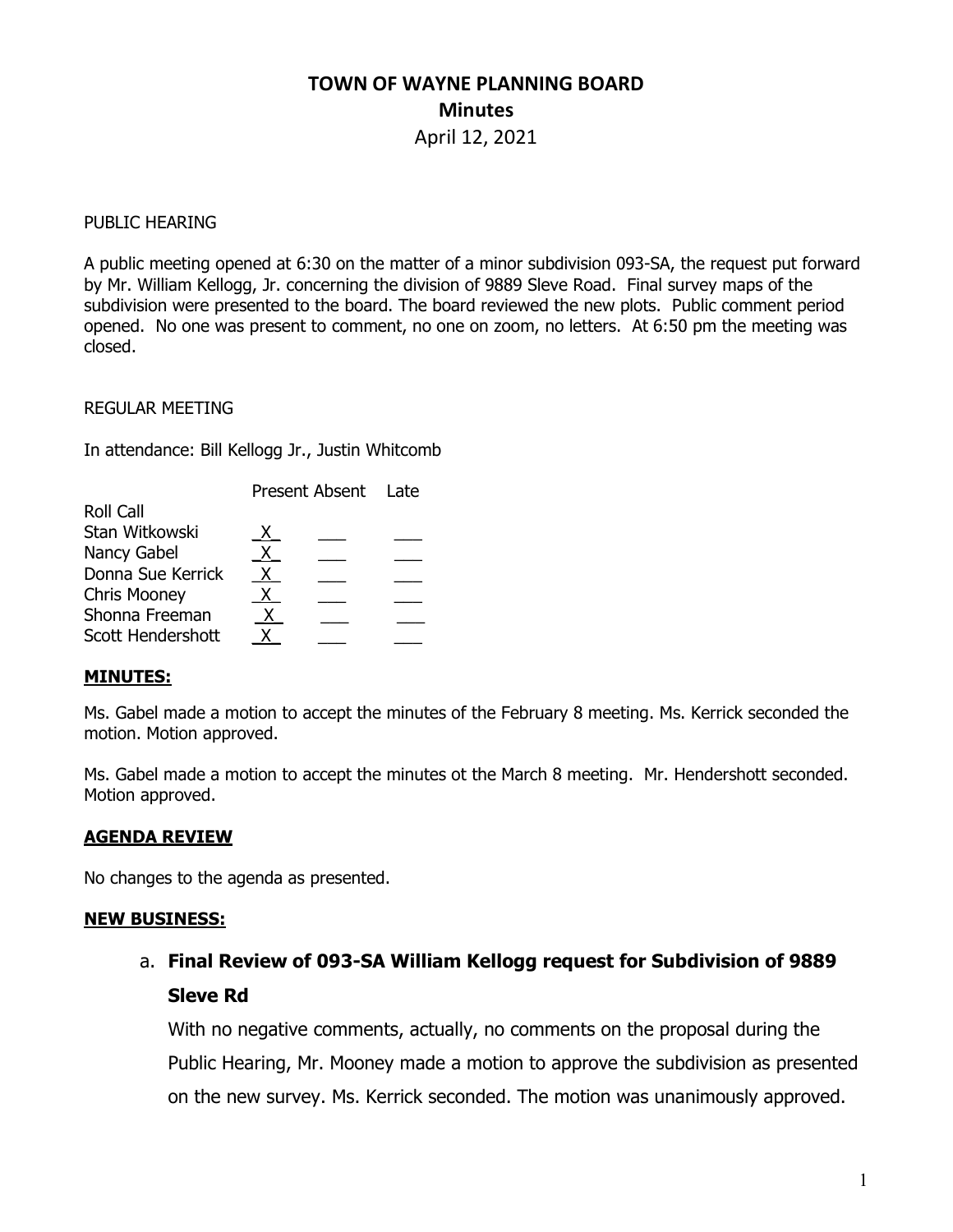b. Site Plan review for William Kellogg, Jr. to build new home on Coryell Road. Ms. Gabel made a motion to accept the proposal to build a new home. Ms. Kerrick seconded the motion.

Mr. Witkoski indicated that SEQR could be waived for this project. The completed plan was presented and reviewed. There are no view shed issues. It is an allowed use for the district. Septic design is complete and approved by KWIC. Motion was called. The site plan was approved to be build according to plans submitted with application.

c. Discussion of a letter requesting consideration to allow a home occupation business in LUR-3. Justin Whitcomb and his wife made an offer on a home in November of 2018. The transaction closed in January of 2019. During that interval the Town adopted the new Land Use Regulations that at present do not allow home occupation businesses in that district. Mr. Whitcomb said his wife is a licensed hairdresser. She would like to conduct business, at least part-time out of the house. She also conducts this business elsewhere. The work would be completely conducted in the home, no sign, no advertising. There is enough parking in the drive.

After extensive conversation about the board's desire to allow for home occupations and how many residents may already be working from home with professional or on-line businesses, the board came to consensus to put forward a recommendation to the Town Board to consider amending the Land Use Regulations to allow for home occupations in LR-3. Ms. Freeman will take the recommendation to the Town Board at the next town meeting.

### OLD BUSINESS:

No old business.

## DISCUSSION

Ms. Kerrick made a motion to adjourn, 2<sup>nd</sup> by Mr. Hendershott. Meeting adjourned at 8:02 PM.

Respectfully Submitted,